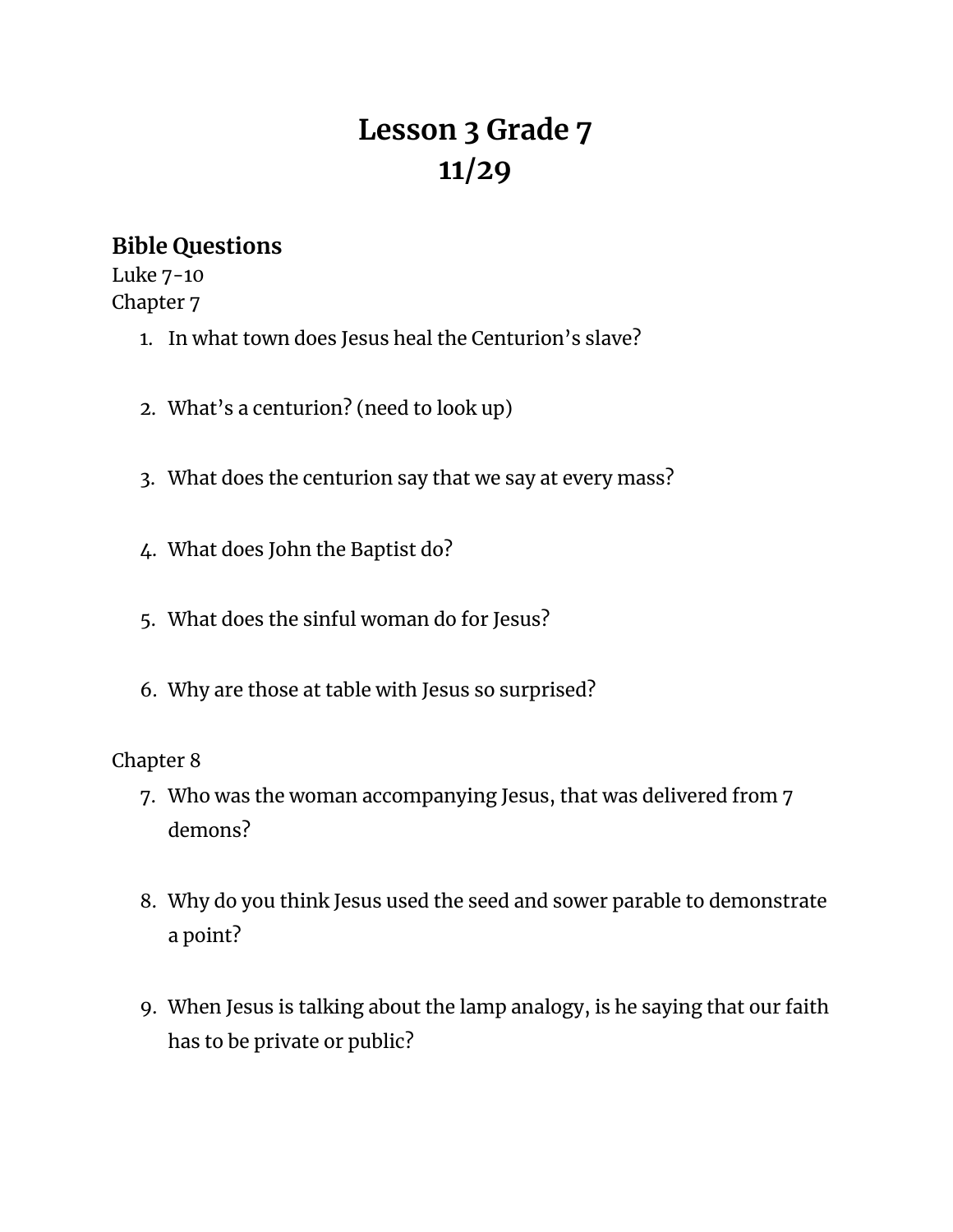- 10.What does Jesus doe when they are caught in a storm?
- 11. What lake do you think they're on?
- 12. Where does Jesus send the evil spirits when he heals the Gerasene Demoniac?
- 13. What is the 12-year-old dying girl's dad's name?
- 14.What does the woman with the hemorrhage do to get healed?

#### Chapter 9

15. What's the name of the town where Jesus feeds the 5,000?

16.Who does Peter say Jesus is?

- 17. Who was with Jesus when Jesus was transfigured?
- 18.What region were Jesus and the apostles not welcomed?

Chapter 10

19.What does Jesus specifically say we need to pray for?

20. Which 3 towns is Jesus repudiating for their lack of faith?

21. What's the name of the parable Jesus tells defining who our neighbor is?

22.What are the names of the two sisters Jesus visits?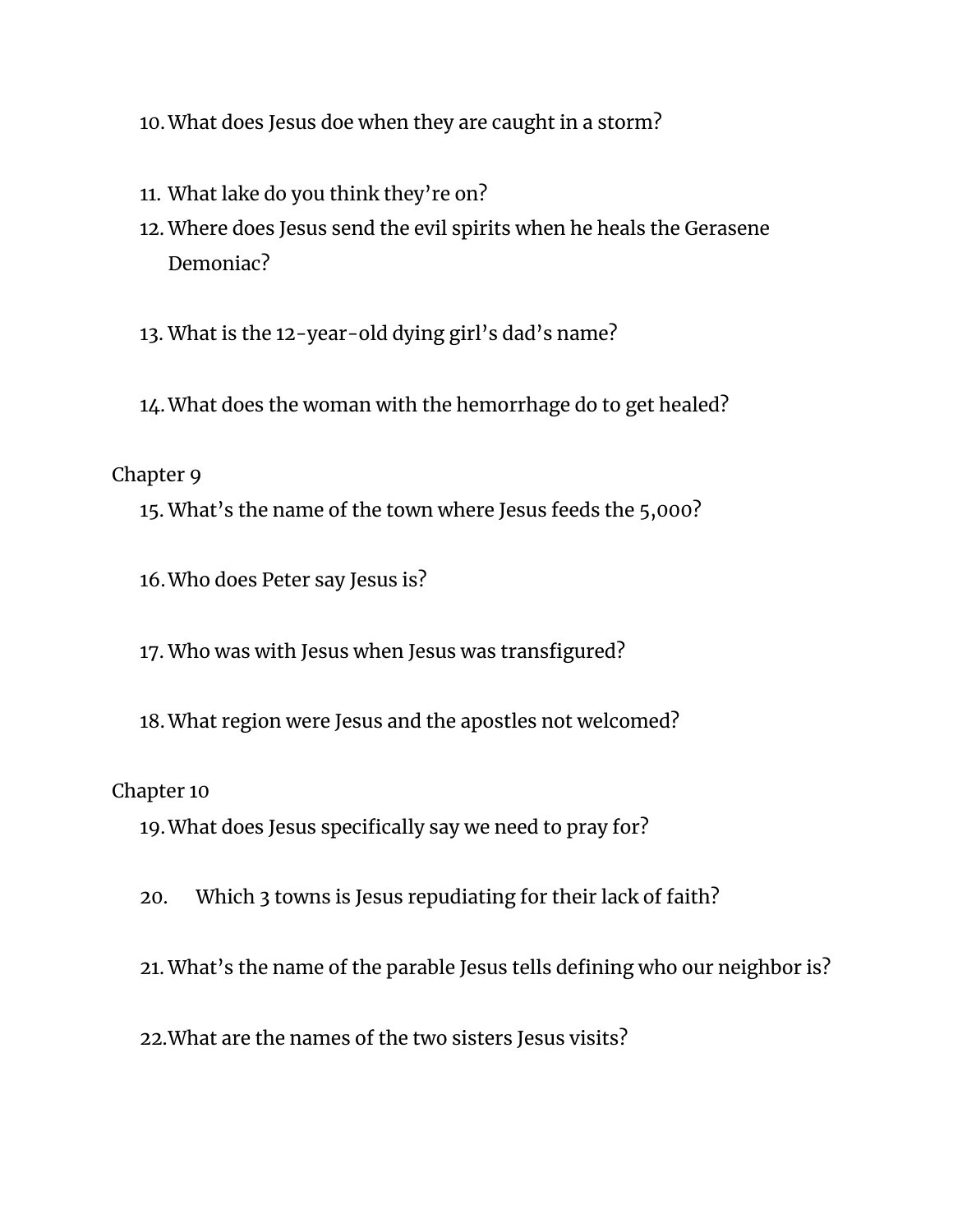# **Catechism Questions**

Chapter 3: The Unity and Trinity of God Discussion questions:

- 1. Does God have the same number of natures as we do?
- 2. In what ways do a father, mother, and child resemble the Blessed Trinity?
- 3. In what ways are they different?
- 4. What is the difference between saying "three persons" and "three gods"?
- 5. Is the Father older than the Son?
- 6. Is the Holy Spirit everywhere?
- 7. Can the Holy spirit do all that the Father can do?
- 8. Can we love the Father if we do not love the Son?
- 9. Can we know all about the Blessed Trinity? Why not?
- 10.What is a supernatural mystery?

True or false